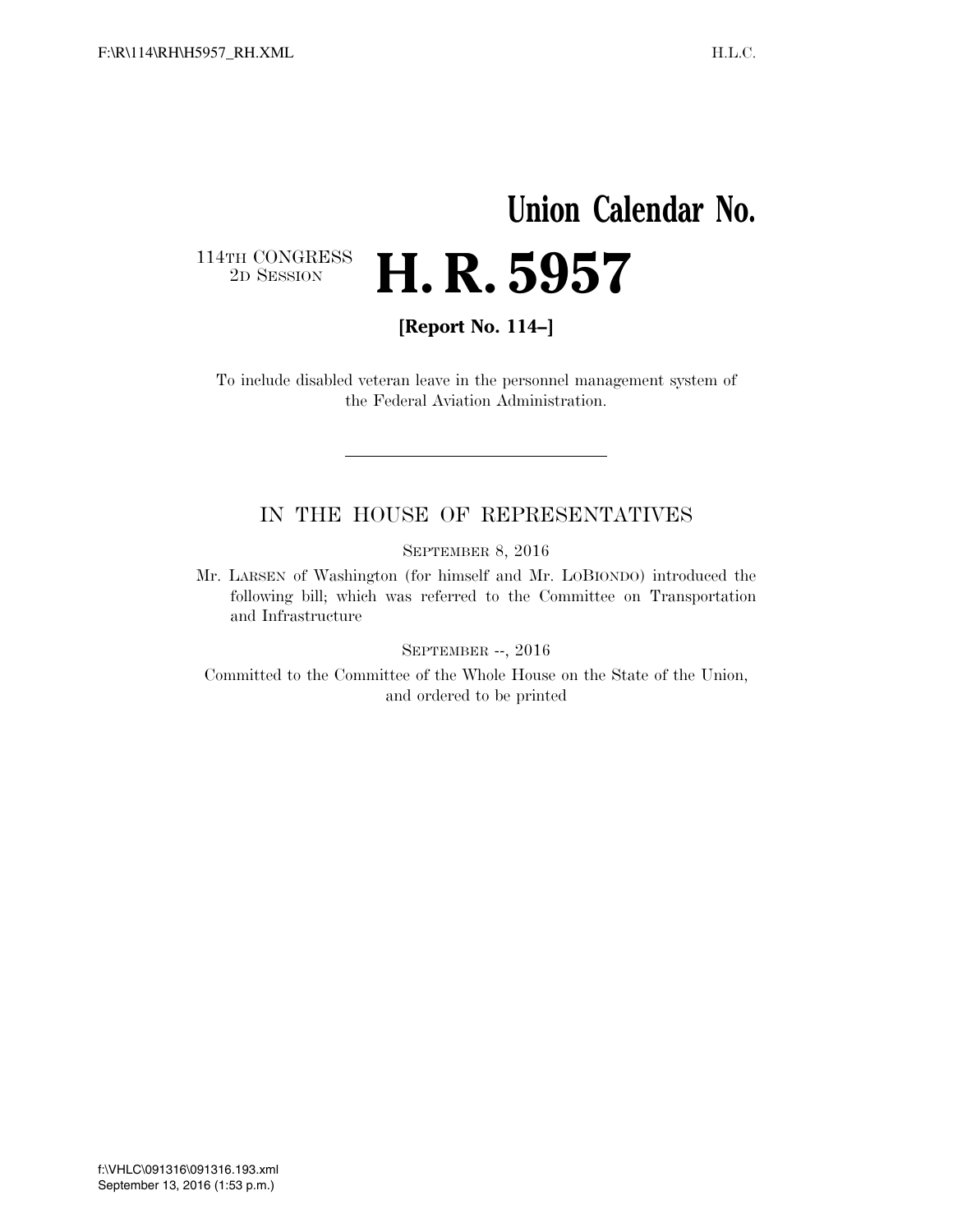## **A BILL**

To include disabled veteran leave in the personnel management system of the Federal Aviation Administration.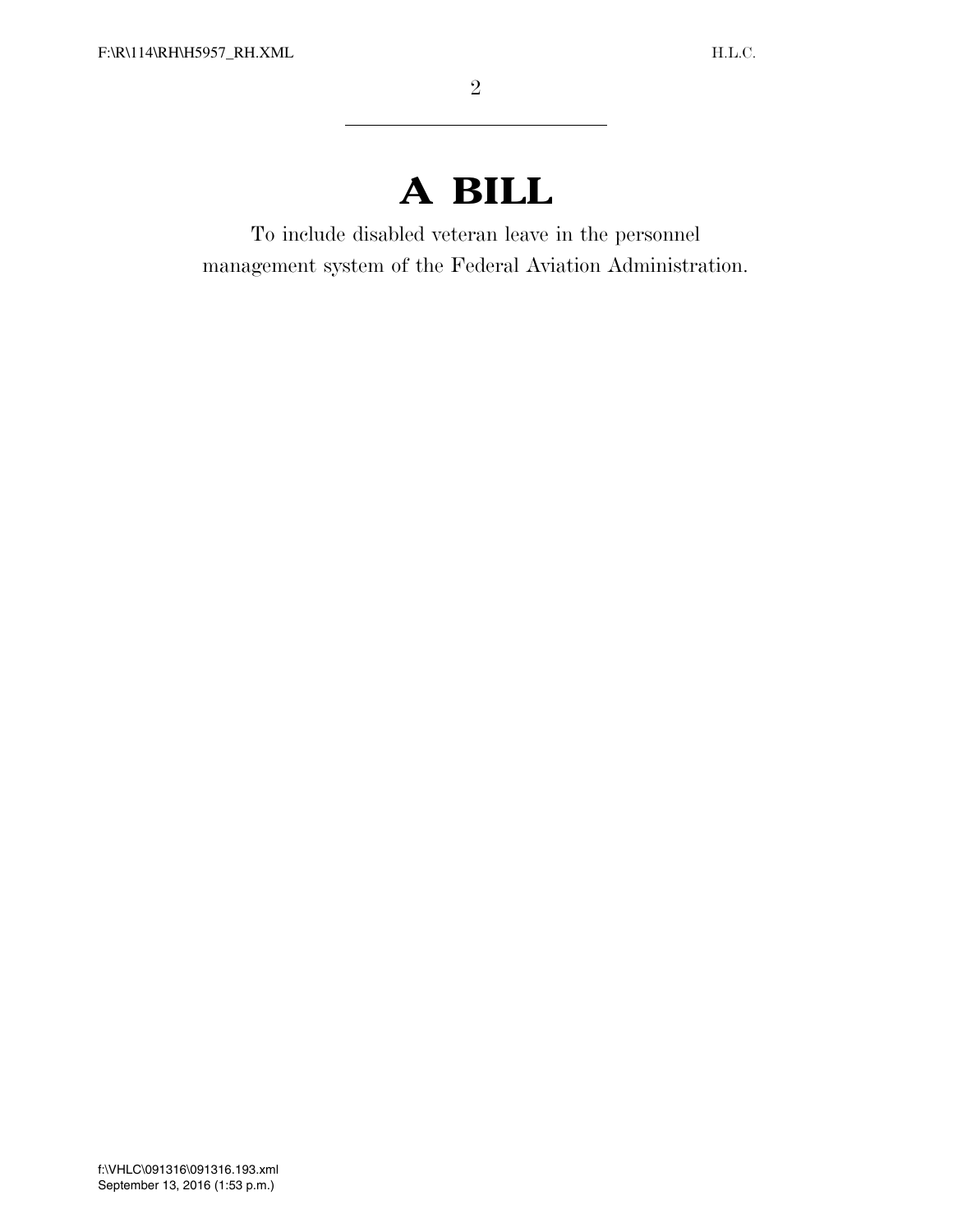| 1  | Be it enacted by the Senate and House of Representa-         |
|----|--------------------------------------------------------------|
| 2  | tives of the United States of America in Congress assembled, |
| 3  | SECTION 1. SHORT TITLE.                                      |
| 4  | This Act may be cited as the "Federal Aviation Ad-           |
| 5  | ministration Veteran Transition Improvement Act of           |
| 6  | $2016"$ .                                                    |
| 7  | SEC. 2. INCLUSION OF DISABLED VETERAN LEAVE IN FED-          |
| 8  | <b>ERAL</b><br><b>AVIATION ADMINISTRATION</b><br>PER-        |
| 9  | SONNEL MANAGEMENT SYSTEM.                                    |
| 10 | (a) IN GENERAL.—Section $40122(g)(2)$ of title 49,           |
| 11 | United States Code, is amended—                              |
| 12 | $(1)$ in subparagraph $(H)$ , by striking "; and"            |
| 13 | and inserting a semicolon;                                   |
| 14 | $(2)$ in subparagraph $(I)(iii)$ , by striking the pe-       |
| 15 | riod at the end and inserting "; and"; and                   |
| 16 | $(3)$ by adding at the end the following:                    |
| 17 | "(J) subject to paragraph $(4)$ of this sub-                 |
| 18 | section, section 6329, relating to disabled vet-             |
| 19 | eran leave.".                                                |
| 20 |                                                              |
|    | (b) CERTIFICATION OF LEAVE.—Section $40122(g)$ of            |
| 21 | such title is amended—                                       |
| 22 | $(1)$ by redesignating paragraph $(4)$ as para-              |
| 23 | $graph(5)$ ; and                                             |
| 24 | $(2)$ by inserting after paragraph $(3)$ the fol-            |